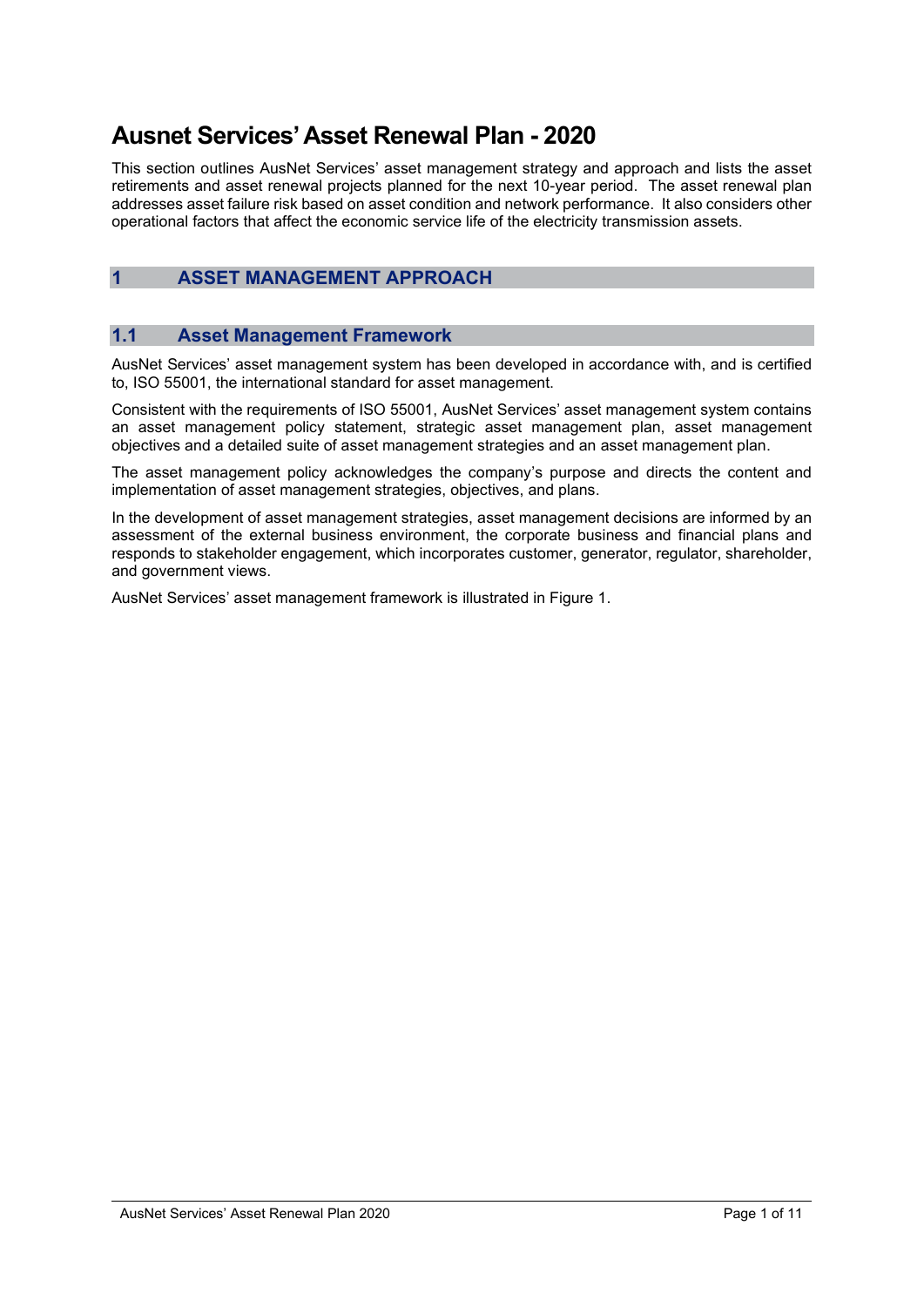

Figure 1: Asset Management Framework

AusNet Services uses a risk-based cost benefit analysis methodology to guide asset replacement decisions. The decision-making process considers the likelihood of failure (based on historic failure data and asset age and condition information) and the consequences of failure to value the risk of asset failure in monetary terms. Figure 2 shows the factors considered in the cost benefit analysis.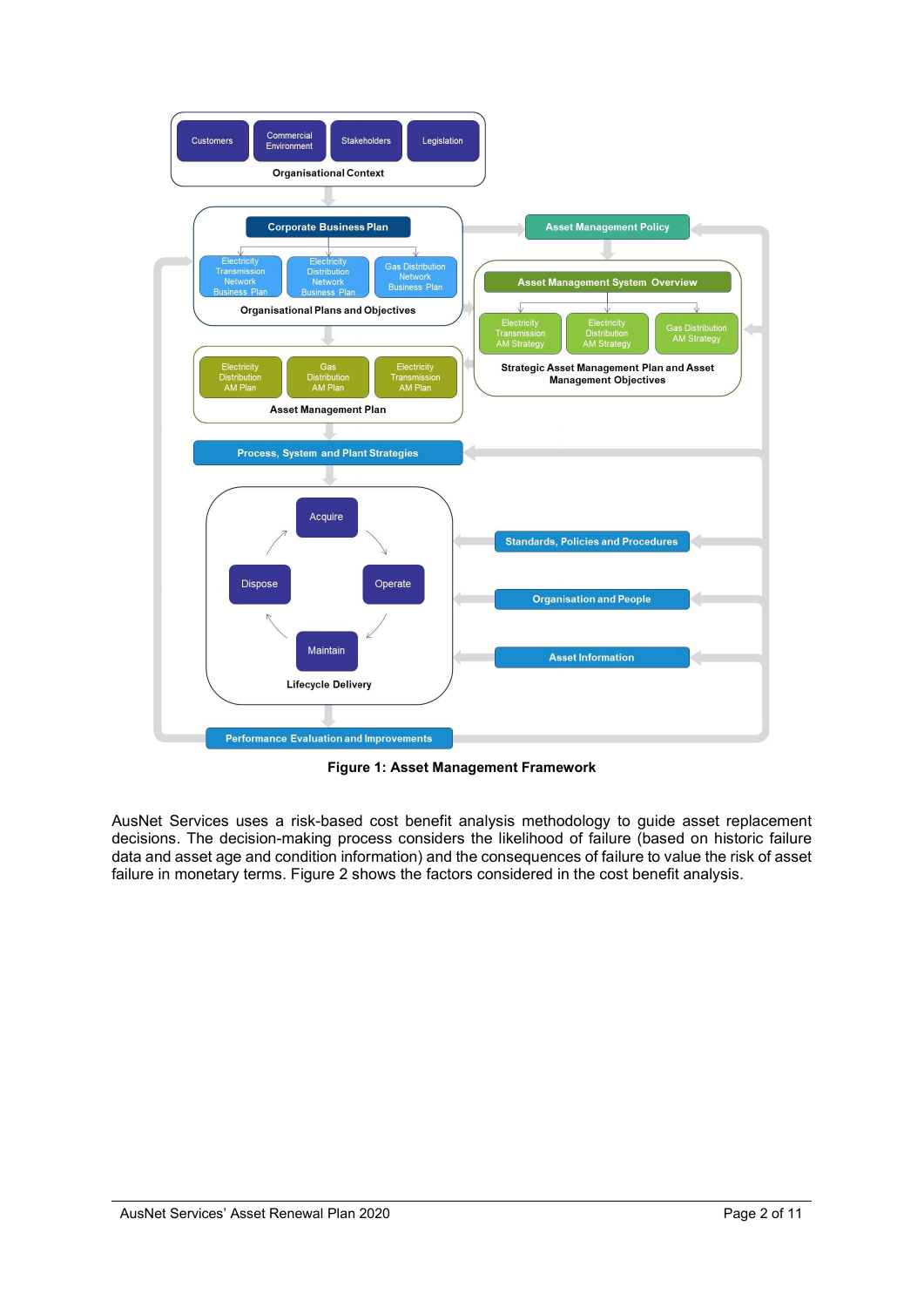

Figure 2: Cost Benefit Analysis Inputs

A range of options are considered as part of the cost benefit analysis including network reconfiguration, asset retirement, asset refurbishment, asset replacement and non-network alternatives.

The methodology assesses whether the overall economic value of expenditure is positive and ensures that risks are reduced as far as practicable, as required by the Electricity Safety Act 1998.

#### 1.2 Further Information

Further information on AusNet Services' asset management strategy and methodology may be obtained by contacting rittconsultations@ausnetservices.com.au. In the subject field, please reference 'Asset Management Strategy'.

## 2 TEN-YEAR ASSET REPLACEMENT PLAN

The ten-year asset replacement plan (in calendar years) focuses on major transmission asset replacement projects. AusNet Services' asset renewal plan does not propose any network changes that will have a material inter-network impact and AusNet Services has liaised with AEMO to integrate the asset renewal plan with AEMO's transmission augmentation plan for Victoria as well as AEMO's Integrated System Plan (ISP).

AEMO has also been consulted to review and assess the asset renewal plan in relation to the most recent power system frequency risk review.

#### 2.1 Asset Renewal Options

The following asset renewal options are considered in the asset renewal evaluation and project specification:

- Renewal by Asset Class is employed when a class of assets has either a higher than acceptable failure rate or exhibits a higher deterioration rate than its peers. This approach avoids widespread deterioration in network performance due to multiple, asset class-related failures.
- Selective or Staged Replacement.
- Renewal on a Bay-by-Bay (or Scheme/Network) basis is employed when it is economic to replace all primary plant and equipment within a specific bay or scheme. This strategy is often adopted for terminal station renewals.
- Replacement of Whole Station in Existing Location (Brownfield) is employed when it is economic to replace most assets as part of a single, coordinated project within the existing station (normally when station assets are approaching the end of their life and there are advantages in reconfiguring primary electrical circuits).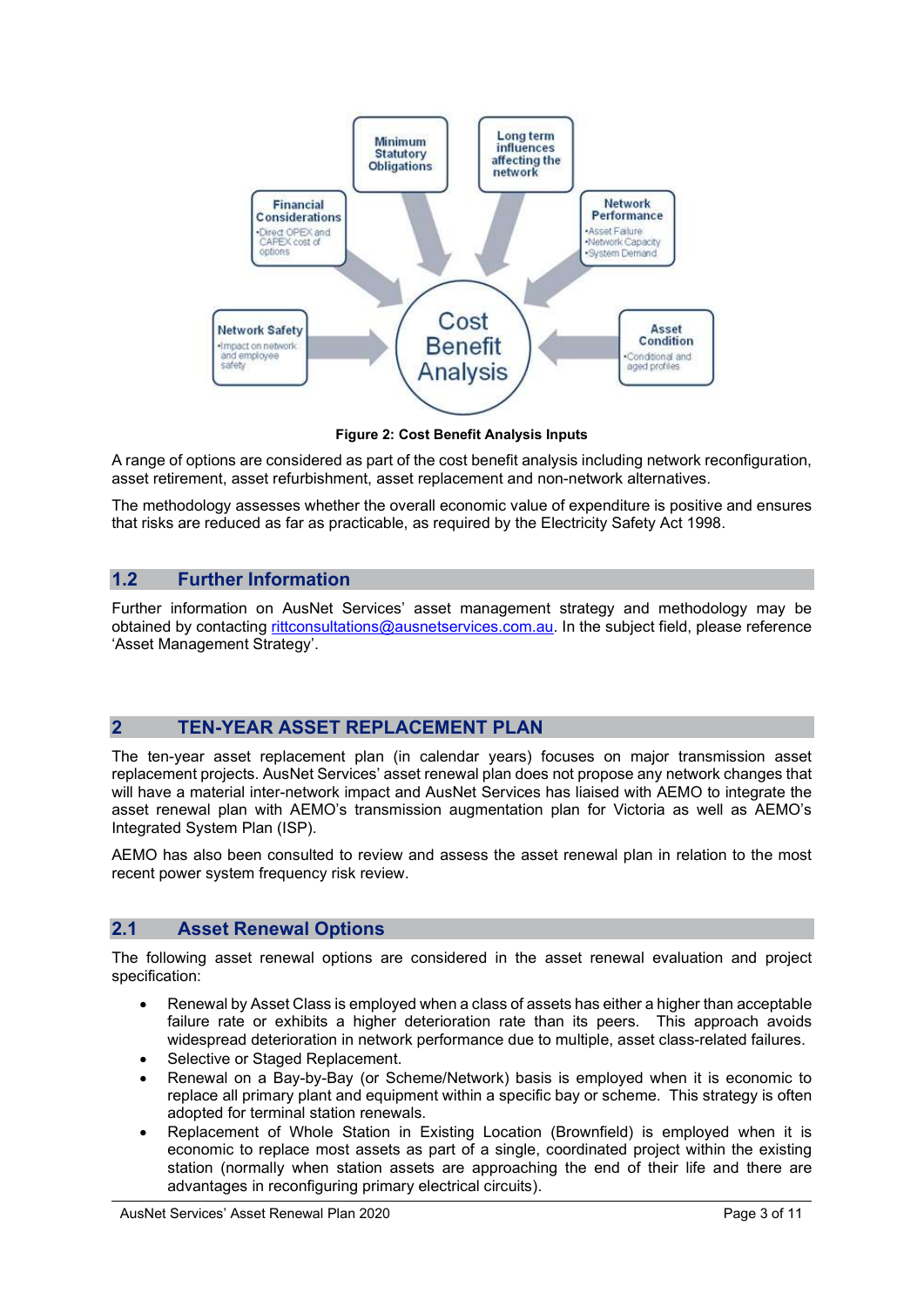Replacement of Whole Station in New Location (Greenfield) is employed for the construction of a replacement station on a new site. It is a more expensive strategy than works within an existing station due to the need to procure new land, establish key infrastructure, and to relocate lines. It is usually only economic when the existing infrastructure is inadequate and replacement works cannot occur without a sustained supply disruption due to limitations at the existing site.

Non-network options are considered in AusNet Services' asset renewal approach once an identified need has been determined and include options such as demand side response and embedded generation. Non-network solutions are considered in the RIT-T process to find the most economical technically feasible solution.

### 2.2 2020 Asset Renewal Plan

The project completion dates provide an indication of the likely timing of these projects and are subject to further analysis prior to committing to deliver these projects. The completion dates of four committed projects (HWPS 220kV Circuit Breaker Replacement - Stage 4, LYPS and HWTS 500kV Circuit Breaker Replacement Stage 1, ERTS Redevelopment - Stage 1 and HYTS 500kV switchgear replacement) changed as the projects could not be completed as originally planned due to outage restrictions and project delays.

The completion dates of twelve projects that are not committed yet have been updated in this plan based on the latest asset failure risk analysis. A higher degree of uncertainty is placed on projects scheduled for the later part of the ten-year planning period. The cost estimates provided are indicative and could vary significantly due to factors such as the circuit outages required to safely implement the asset renewal. The cost estimates allow for the entire project cost including project management cost, overheads and finance cost.

Wherever possible, asset renewal works are planned at times that minimise the impact of circuit outages. The plan is subject to change based on the results of further asset condition analysis, asset failures necessitating a reprioritisation of projects and regulatory revenue decisions.

No urgent or unforeseen network issues have been identified to date.

The 2020 Asset Renewal Plan contains a number of minor changes to scope, project completion dates and cost changes for some projects reported in the 2019 plan.

A description of the proposed asset replacements is given in Table 1.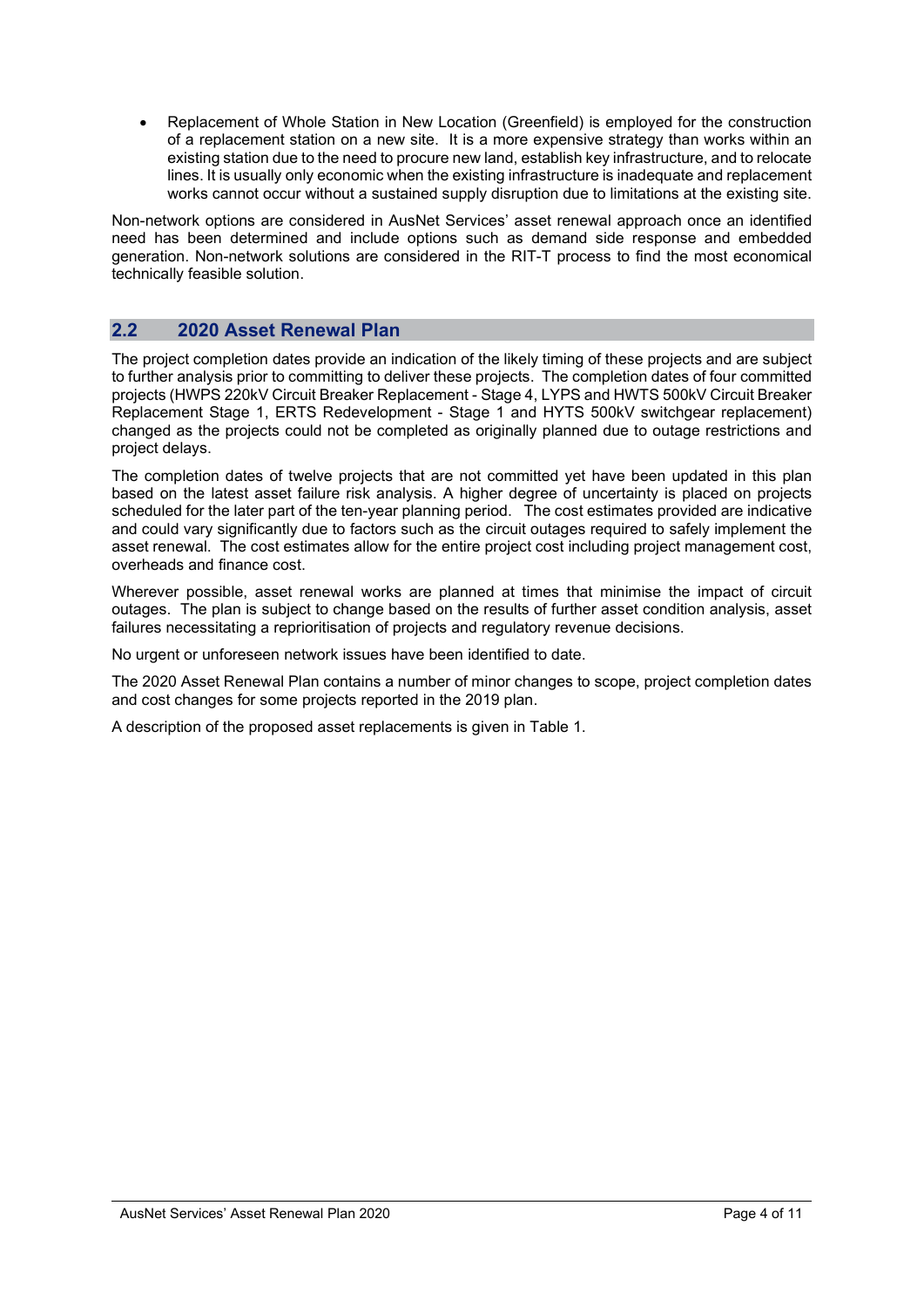| <b>Project Name</b>                                               | Location                                                                              | <b>Total</b><br>Cost<br>(Real<br>\$M) | Target<br>Completion<br>(December) | <b>Network Assets to be</b><br><b>Retired</b>                                                                             | <b>Reasons for Retirement</b>                                                                                                                   | <b>Date of Retirement</b> | <b>Constraints</b>                   | <b>Proposed Replacement</b>                                                                                                        | <b>Options Considered</b>                                                                                                                                                            | <b>Request for Proposal</b><br><b>Date</b>                                                                                            | <b>Changes Compared</b><br>with Last Plan |
|-------------------------------------------------------------------|---------------------------------------------------------------------------------------|---------------------------------------|------------------------------------|---------------------------------------------------------------------------------------------------------------------------|-------------------------------------------------------------------------------------------------------------------------------------------------|---------------------------|--------------------------------------|------------------------------------------------------------------------------------------------------------------------------------|--------------------------------------------------------------------------------------------------------------------------------------------------------------------------------------|---------------------------------------------------------------------------------------------------------------------------------------|-------------------------------------------|
| ROTS No.2 SVC Controls and<br>Protection Replacement.             | Rowville<br>Terminal<br>Station                                                       | 10 <sup>°</sup>                       | 2020                               | ROTS No.2 SVC Controls and<br>Protection Replacement.                                                                     | Obsolete technology.<br>Compliance obligation.                                                                                                  | 2019 to 2020              | Load at risk                         | Replace with current<br>standard assets                                                                                            | Integrated replacement<br>and staged replacement                                                                                                                                     | A request for proposal<br>will not be issued for this<br>project as it is a<br>committed project and is<br>already in its build phase | No change                                 |
| North West Communication<br>Network Replacement                   | Between<br>Bendigo and<br>north of<br>Horsham                                         | 40                                    | 2020                               | Power Line Carrier (PLC)<br>assets                                                                                        | Obsolete technology                                                                                                                             | 2018 to 2020              | Switching/ generation<br>constraints | Combination of fibre<br>optic and microwave<br>technology                                                                          | Business as usual.<br>replace with fibre optic &<br>microwave and replace<br>with fibre optic                                                                                        | A request for proposal<br>will not be issued for this<br>project as it is a<br>committed project                                      | No change                                 |
| FBTS Transformer and circuit<br>breaker replacement               | Fishermens<br>Bend<br>Terminal<br>Station                                             | 18                                    | 2021                               | One 150 MVA 220/66kV<br>transformer, one 220kV circuit<br>breakers and four 66kV Circui<br><b>Breakers</b>                | Condition and age of assets<br>presenting a safety, supply,<br>environmental and collateral<br>damage risk in the event of<br>an asset failure. | 2019 to 2021              | load at risk                         | One 150 MVA 220/66kV<br>transformer, one 220kV<br>circuit breakers and four<br>66kV Circuit Breakers                               | Integrated replacement<br>staged replacement and<br>replacement with larger<br>transformers                                                                                          | A request for proposal<br>will not be issued for this<br>project as it is a<br>committed project and is<br>already in its build phase | Change to completion<br>date              |
| HYTS 500kV switchgear<br>replacement                              | Heywood<br>Terminal<br>Station                                                        | 10                                    | 2021                               | 500 kV instrument<br>transformers                                                                                         | Condition and age of assets<br>presenting a safety, supply,<br>environmental and collateral<br>damage risk in the event of<br>an asset failure. | 2019 to 2020              | Switching constraints                | Two 500kV circuit<br>breakers and associated<br>equipment                                                                          | Integrated replacement<br>and staged replacement                                                                                                                                     | A request for proposal<br>will not be issued for this<br>project as it is a<br>committed project and is<br>already in its build phase | Change to completion<br>date              |
| HWPS 220kV Circuit Breaker<br>Replacement - Stage 4               | Hazelwood<br>Power<br>Station<br>Switchyard                                           | 24                                    | 2021                               | Seven 220kV circuit breakers,<br>nine current transformers,<br>nine voltage transformers and<br>thirty-nine disconnectors | Condition and age of assets<br>presenting a safety, supply,<br>environmental and collateral<br>damage risk in the event of<br>an asset failure. | 2018 to 2021              | Load at risk                         | Seven 220kV circuit<br>breakers, nine current<br>transformers, nine<br>voltage transformers and<br>thirty-nine disconnectors       | Integrated replacement<br>and staged replacement                                                                                                                                     | A request for proposal<br>will not be issued for this<br>project as it is a<br>committed project and is<br>already in its build phase | Change to completion<br>date              |
| LYPS and HWTS 500kV Circuit<br><b>Breaker Replacement Stage 1</b> | Loy Yang<br>Power<br>Station<br>Switchyard<br>and<br>Hazelwood<br>Terminal<br>Station | 29                                    | 2021                               | Four 500kV circuit breakers,<br>six 500kV current<br>transformers and two 500kV<br>voltage transformers                   | Condition and age of assets<br>presenting a safety, supply,<br>environmental and collateral<br>damage risk in the event of<br>an asset failure. | 2018 to 2021              | Switching/ generation<br>constraints | Eight 500kV circuit<br>breakers, six 500kV<br>current transformers and<br>two 500kV voltage<br>transformers                        | Integrated replacement<br>and staged replacement                                                                                                                                     | A request for proposal<br>will not be issued for this<br>project as it is a<br>committed project and is<br>already in its build phase | Change to completion<br>date              |
| ERTS Redevelopment - Stage                                        | East Rowville<br>Terminal<br>Station                                                  | 14                                    | 2021                               | One 150 MVA 220/66kV<br>transformer, two 220kV circuit<br>breakers and three 66kV<br><b>Circuit Breakers</b>              | Condition and age of assets<br>presenting a safety, supply,<br>environmental and collateral<br>damage risk in the event of<br>an asset failure. | 2019 to 2021              | Load at risk                         | One 150 MVA 220/66kV<br>transformer, two 220kV<br>circuit breakers and<br>three 66kV Circuit<br><b>Breakers</b>                    | Integrated replacement<br>and staged replacement                                                                                                                                     | A request for proposal<br>will not be issued for this<br>project as it is a<br>committed project and is<br>already in its build phase | Change to completion<br>date              |
| <b>WMTS Redevelopment</b>                                         | West<br>Melbourne<br>Terminal<br>Station                                              | 128                                   | 2022                               | Four 150MVA 220/66kV<br>transformers, 220kV<br>switchyard, 66kV switchyard<br>and 22kV switchyard                         | Condition and age of assets<br>presenting a safety, supply,<br>environmental and collateral<br>damage risk in the event of<br>an asset failure. | 2018 to 2022              | Load at risk                         | Three 225MVA 220/66kV<br>transformers, 220kV<br>switchyard, 66kV<br>switchyard and<br>associated protection<br>and control systems | Integrated replacement,<br>staged replacement,<br>replacement on a new<br>site and replacement<br>with larger transformers<br>in consultation with<br><b>Distribution Businesses</b> | A request for proposal<br>will not be issued for this<br>project as it is a<br>committed project and is<br>already in its build phase | Change to completion<br>date              |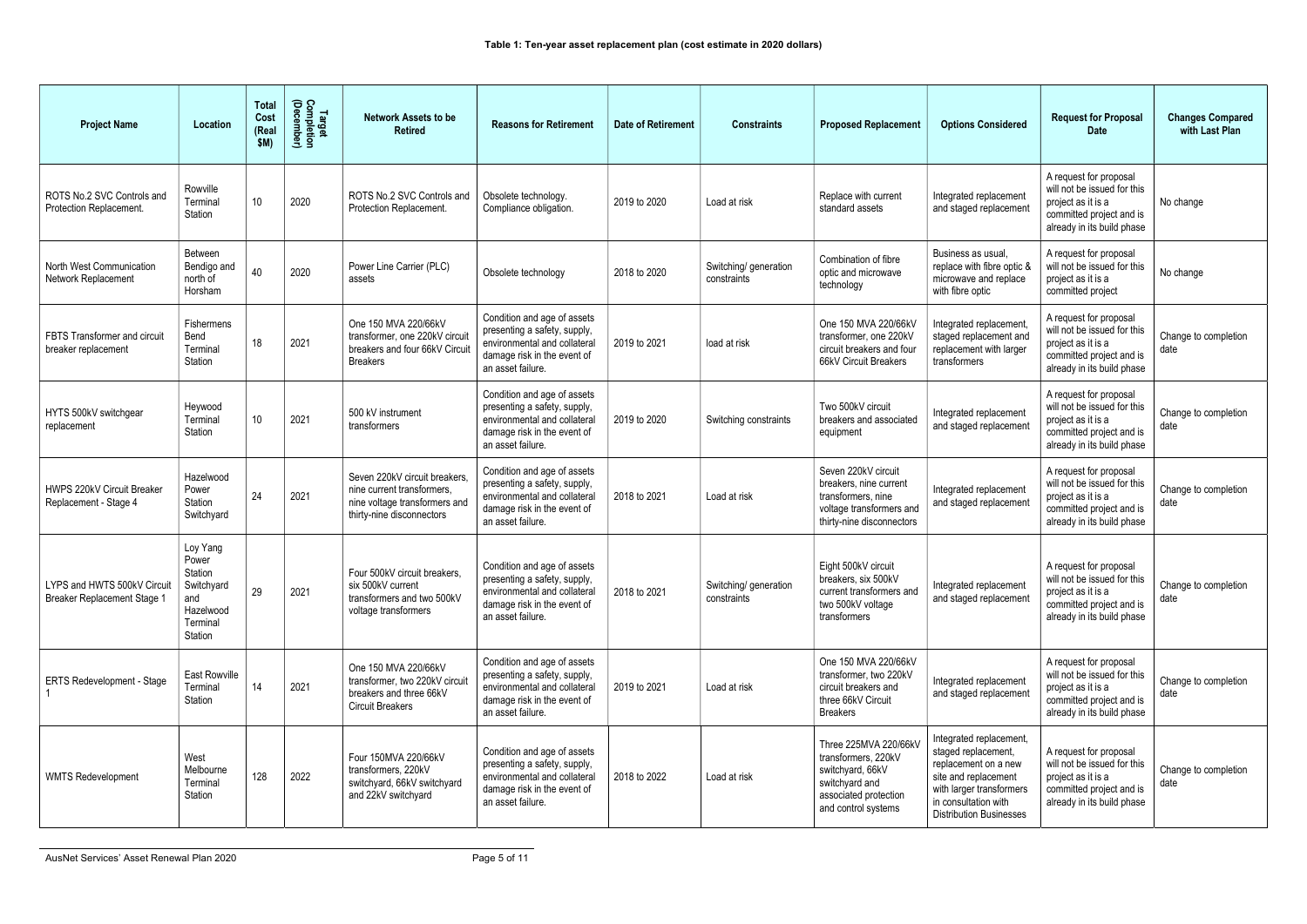| <b>Project Name</b>                                                       | Location                                                                                                                       | <b>Total</b><br>Cost<br>(Real<br>\$M) | Target<br>Completion<br>(December) | <b>Network Assets to be</b><br><b>Retired</b>                                                                | <b>Reasons for Retirement</b>                                                                                                                   | <b>Date of Retirement</b> | <b>Constraints</b> | <b>Proposed Replacement</b>                                                                                      | <b>Options Considered</b>                                                                                                                                                            | <b>Request for Proposal</b><br><b>Date</b>                                                                                            | <b>Changes Compared</b><br>with Last Plan |
|---------------------------------------------------------------------------|--------------------------------------------------------------------------------------------------------------------------------|---------------------------------------|------------------------------------|--------------------------------------------------------------------------------------------------------------|-------------------------------------------------------------------------------------------------------------------------------------------------|---------------------------|--------------------|------------------------------------------------------------------------------------------------------------------|--------------------------------------------------------------------------------------------------------------------------------------------------------------------------------------|---------------------------------------------------------------------------------------------------------------------------------------|-------------------------------------------|
| <b>SVTS Redevelopment</b>                                                 | Springvale<br>Terminal<br>Station                                                                                              | 53                                    | 2022                               | Three 150 MVA 220/66kV<br>transformers, four 220kV<br>circuit breakers and nineteen<br>66kV Circuit Breakers | Condition and age of assets<br>presenting a safety, supply,<br>environmental and collateral<br>damage risk in the event of<br>an asset failure. | 2019 to 2021              | Load at risk       | Three 150 MVA<br>220/66kV transformers<br>twelve 220kV circuit<br>breakers and nineteen<br>66kV Circuit Breakers | Integrated replacement,<br>staged replacement,<br>replacement on a new<br>site and replacement<br>with larger transformers<br>in consultation with<br><b>Distribution Businesses</b> | A request for proposal<br>will not be issued for this<br>project as it is a<br>committed project and is<br>already in its build phase | Change to completion<br>date              |
| Critical relay replacement at<br>various terminal stations Stage<br>1 & 2 | Several<br>terminal<br>stations                                                                                                | 8                                     | 2021                               | Obsolete protection relays                                                                                   | Obsolete technology.<br>Compliance obligation.                                                                                                  | 2020 to 2021              | Load at risk       | Replace with current<br>standard assets                                                                          | Integrated replacement<br>and staged replacement                                                                                                                                     | A request for proposal<br>will not be issued for this<br>project as no alternative<br>non-network solution is<br>envisaged.           | No change                                 |
| RS Battery and Charger<br>Replacements 1                                  | Several<br>locations                                                                                                           | 10                                    | 2022                               | Selected obsolete<br>communication and control<br>batteries                                                  | End of Life replacement                                                                                                                         | 2019 to 2022              | Load at risk       | Replace with current<br>standard assets                                                                          | Business as usual or<br>asset replacement                                                                                                                                            | A request for proposal<br>will not be issued for this<br>project as it is a<br>committed project                                      | Change to completion<br>date              |
| <b>Transmission fall arrest</b><br>installation program                   | SYTS-MLTS,<br>MLTS-TRTS,<br>MLTS-<br>MOPS.<br>MLTS-HYTS<br>and HYTS-<br>APD 500kV<br>lines                                     | 16                                    | 2022                               | None                                                                                                         | Safety risk mitigation                                                                                                                          | 2021 to 2022              | Safety risk        | Install fall arrests                                                                                             | Do Nothing (i.e. continue<br>with the use of dual<br>lanyard); Defer project to<br>next Reset and Do<br>installation work                                                            | A request for proposal<br>will not be issued for this<br>project as no alternative<br>non-network solution is<br>envisaged.           | No change                                 |
| DC Supply Upgrade Stage 3                                                 | Ballarat, East<br>Rowville,<br>Frankston,<br>Kerang,<br>Shepparton,<br>South<br>Morang and<br>Sydenham<br>terminal<br>stations | 14                                    | 2023                               | Selected DC supply assets                                                                                    | Replacement of obsolete<br>systems. Compliance                                                                                                  | 2022 to 2023              | Load at risk       | Replace obsolete<br>secondary assets with<br>current standard<br>equipment                                       | Integrated replacement<br>and staged replacement                                                                                                                                     | A request for proposal<br>will not be issued for this<br>project as no alternative<br>non-network solution is<br>envisaged.           | No change                                 |
| <b>HOTS SVC Replacement</b>                                               | Horsham<br>Terminal<br>Station                                                                                                 | 45                                    | 2023                               | Replace SVC at HOTS                                                                                          | Obsolete technology.<br>Compliance obligation.                                                                                                  | 2022 to 2023              | Load at risk       | Replace with current<br>standard assets                                                                          | Integrated replacement,<br>staged replacement and<br>retirement                                                                                                                      | <b>Project Specification</b><br><b>Consultation Report</b><br>(PSCR) was published in<br>June 2020.                                   | Change in scope and<br>cost               |
| <b>ERTS Redevelopment - Stage</b><br>$\overline{2}$                       | East Rowville<br>Terminal<br>Station                                                                                           | 24                                    | 2024                               | Two 150MVA 220/66kV<br>transformers and twelve 66kV<br>circuit breakers                                      | Condition and age of assets<br>presenting a safety, supply,<br>environmental and collateral<br>damage risk in the event of<br>an asset failure. | 2022 to 2023              | Load at risk       | Two 150MVA 220/66kV<br>transformers and twelve<br>66kV circuit breakers                                          | Integrated replacement,<br>staged replacement,<br>asset retirement,<br>demand side<br>management and<br>embedded generation                                                          | Project Specification<br><b>Consultation Report</b><br>(PSCR) was published in<br>December 2019                                       | Change to Scope &<br>completion date      |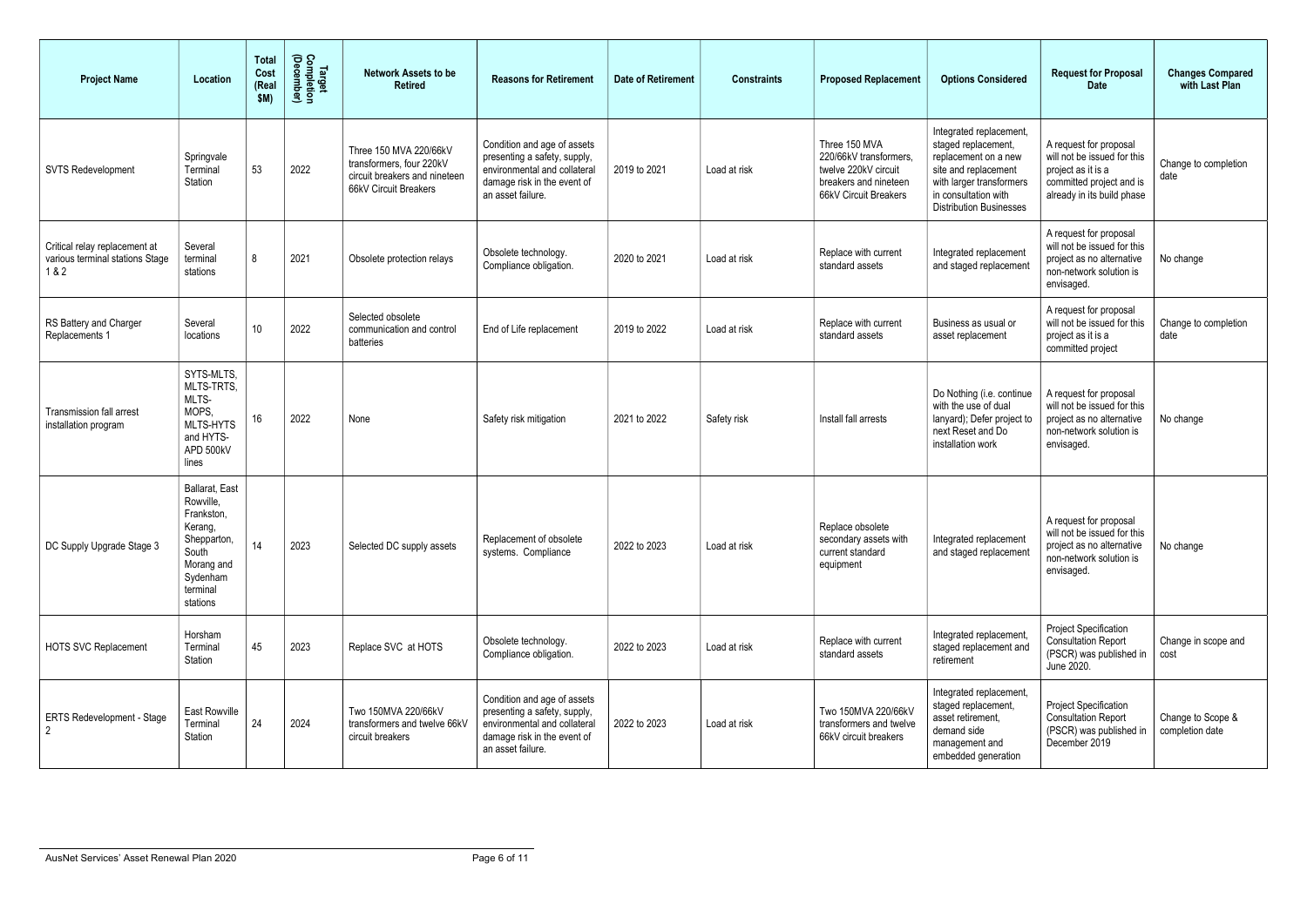| <b>Project Name</b>                                                     | Location                           | <b>Total</b><br>Cost<br>(Real<br>\$M) | Target<br>Completion<br>(December) | <b>Network Assets to be</b><br><b>Retired</b>                                                                                                                             | <b>Reasons for Retirement</b>                                                                                                                   | <b>Date of Retirement</b> | <b>Constraints</b>    | <b>Proposed Replacement</b>                                                                          | <b>Options Considered</b>                                                                                                                                                          | <b>Request for Proposal</b><br><b>Date</b>                                                                                  | <b>Changes Compared</b><br>with Last Plan  |
|-------------------------------------------------------------------------|------------------------------------|---------------------------------------|------------------------------------|---------------------------------------------------------------------------------------------------------------------------------------------------------------------------|-------------------------------------------------------------------------------------------------------------------------------------------------|---------------------------|-----------------------|------------------------------------------------------------------------------------------------------|------------------------------------------------------------------------------------------------------------------------------------------------------------------------------------|-----------------------------------------------------------------------------------------------------------------------------|--------------------------------------------|
| BLTS 66kV and 22kV Circuit<br><b>Breaker Replacement</b>                | Brooklyn<br>Terminal<br>Station    | 15                                    | 2024                               | Fifteen 66kV circuit breakers<br>and one 22kV circuit breaker                                                                                                             | Condition and age of assets<br>presenting a safety, supply,<br>environmental and collateral<br>damage risk in the event of<br>an asset failure. | 2023 to 2024              | Load at risk          | Fifteen 66kV circuit<br>breakers and one 22kV<br>circuit breaker                                     | Integrated replacement,<br>staged replacement,<br>asset retirement.<br>demand side<br>management and<br>embedded generation                                                        | 2020/21                                                                                                                     | Change to Scope, cost &<br>completion date |
| <b>SHTS Transformer and Circuit</b><br><b>Breaker Replacement</b>       | Shepparton<br>Terminal<br>Station  | 18                                    | 2024                               | Two 150MVA 220/66kV<br>transformers and twelve 66kV<br>circuit breakers                                                                                                   | Condition and age of assets<br>presenting a safety, supply,<br>environmental and collateral<br>damage risk in the event of<br>an asset failure. | 2023 to 2024              | Load at risk          | Two 150MVA 220/66kV<br>transformers and twelve<br>66kV circuit breakers                              | Integrated replacement,<br>staged replacement,<br>asset retirement,<br>demand side<br>management and<br>embedded generation                                                        | 2020/21                                                                                                                     | Change to Scope, cost &<br>completion date |
| <b>TTS Circuit Breaker</b><br>Replacement                               | Thomastown<br>Terminal<br>Station  | 14                                    | 2024                               | One 220kV circuit breaker and<br>fourteen 66kV circuit breakers                                                                                                           | Condition and age of assets<br>presenting a safety, supply,<br>environmental and collateral<br>damage risk in the event of<br>an asset failure. | 2023 to 2024              | Load at risk          | One 220kV circuit<br>breaker and fourteen<br>66kV circuit breakers                                   | Integrated replacement,<br>staged replacement,<br>asset retirement.<br>demand side<br>management and<br>embedded generation                                                        | 2020/21                                                                                                                     | Change to Scope, cost &<br>completion date |
| <b>Moorabool Terminal Station</b><br><b>Circuit Breaker Replacement</b> | Moorabool<br>Terminal<br>Station   | 19                                    | 2024                               | Eight 500kV circuit breakers<br>and Ten 220kV circuit<br>breakers                                                                                                         | Condition and age of assets<br>presenting a safety, supply,<br>environmental and collateral<br>damage risk in the event of<br>an asset failure. | 2022 to 2024              | Switching constraints | Eight 500kV circuit<br>breakers and Ten 220kV<br>circuit breakers                                    | Integrated replacement<br>staged replacement and<br>retirement                                                                                                                     | A request for proposal<br>will not be issued for this<br>project as no alternative<br>non-network solution is<br>envisaged. | Change in scope and<br>cost                |
| <b>RCTS Transformer and</b><br>Switchgear Replacement                   | Red Cliffs<br>Terminal<br>Station  | 23                                    | 2024                               | Two 21.5MVA 220/22kV<br>transformers and three 22kV<br>circuit breakers                                                                                                   | Condition and age of assets<br>presenting a safety, supply,<br>environmental and collateral<br>damage risk in the event of<br>an asset failure. | 2023 to 2024              | Load at risk          | One 150MVA 220/66kV<br>transformer and three<br>22kV circuit breakers                                | Integrated replacement,<br>staged replacement,<br>demand side<br>management, embedded<br>generation and<br>retirement                                                              | 2020/21                                                                                                                     | Change in scope and<br>cost                |
| TSTS Transformer and 66kV<br><b>Circuit Breaker Replacement</b>         | Templestowe<br>Terminal<br>Station | 43                                    | 2024                               | Two 220/66kV transformers,<br>two 66kV minimum oil Circuit<br>Breakers and eleven 66kV<br>bulk oil Circuit Breakers, and<br>install new protection and<br>control systems | Condition and age of assets<br>presenting a safety, supply,<br>environmental and collateral<br>damage risk in the event of<br>an asset failure. | 2023 to 2024              | Load at risk          | Two 150 MVA 220/66kV<br>transformer and thirteen<br>66kV Circuit Breakers                            | Integrated replacement,<br>staged replacement,<br>demand side<br>management, embedded<br>generation and<br>retirement                                                              | <b>Project Specification</b><br><b>Consultation Report</b><br>(PSCR) was published in<br>December 2019                      | Change to cost &<br>completion date        |
| KTS A4 500/220kV<br><b>Transformer Replacement</b>                      | Keilor<br>Terminal<br>Station      | 71                                    | 2024                               | One 750MVA 500/220kV<br>transformer and one 500kV,<br>one 220kV and two 66kV<br>circuit breakers                                                                          | Condition and age of assets<br>presenting a safety, supply,<br>environmental and collateral<br>damage risk in the event of<br>an asset failure. | 2023 to 2024              | Load at risk          | One 1000MVA<br>500/220kV transformer<br>and one 500kV, one<br>220kV and two 66kV<br>circuit breakers | Integrated replacement<br>and staged replacement,<br>replace with larger or<br>smaller transformers,<br>asset retirement,<br>demand side<br>management and<br>embedded generation. | 2021                                                                                                                        | Change to Scope, cost &<br>completion date |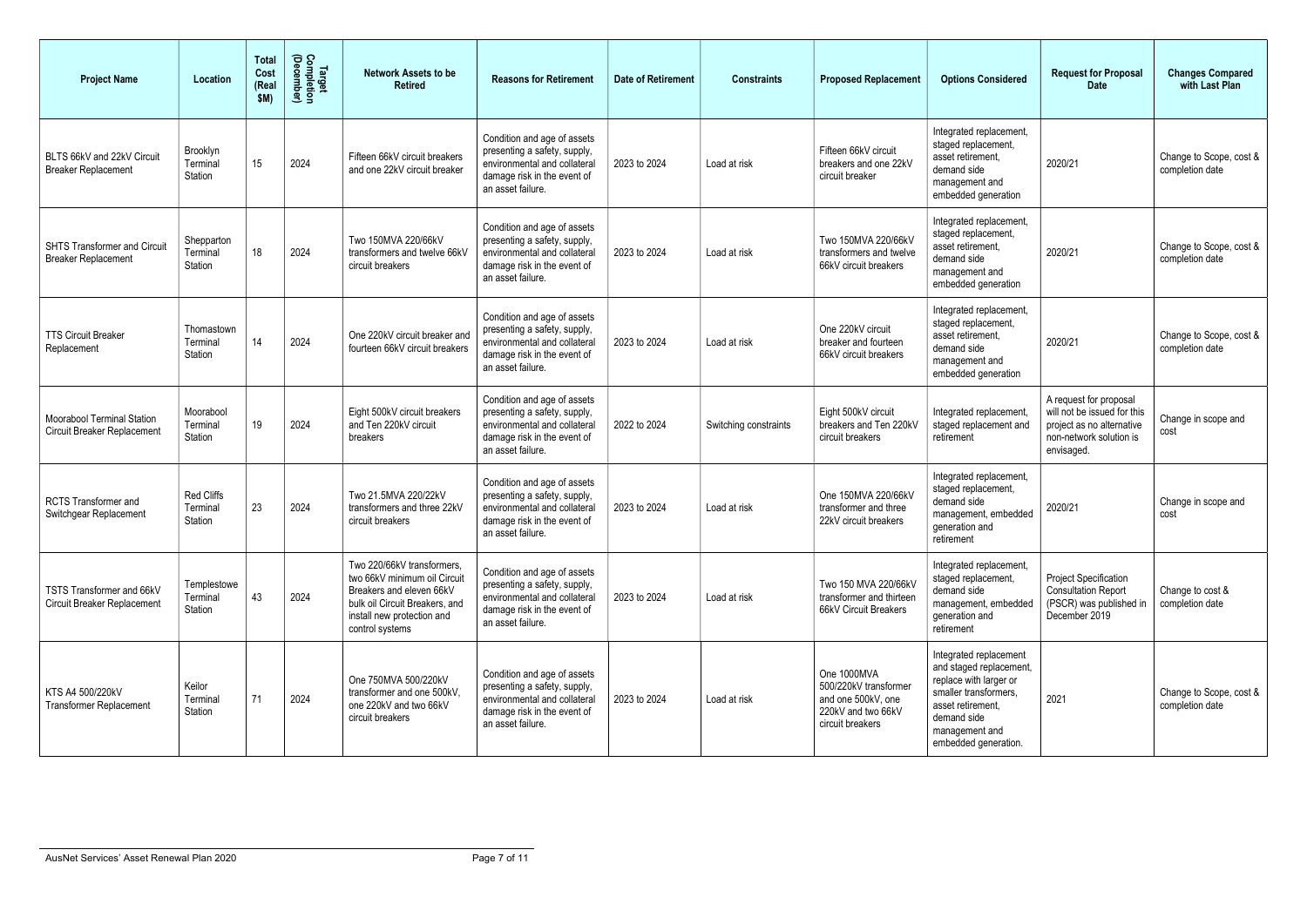| <b>Project Name</b>                                                  | Location                                                                                   | <b>Total</b><br>Cost<br>(Real<br>\$M) | <b>Target<br/>Completion<br/>(December)</b> | <b>Network Assets to be</b><br><b>Retired</b>                   | <b>Reasons for Retirement</b>                                                                                                                   | <b>Date of Retirement</b> | <b>Constraints</b>      | <b>Proposed Replacement</b>                                     | <b>Options Considered</b>                                                                                                                                                                             | <b>Request for Proposal</b><br><b>Date</b>                                                                                  | <b>Changes Compared</b><br>with Last Plan  |
|----------------------------------------------------------------------|--------------------------------------------------------------------------------------------|---------------------------------------|---------------------------------------------|-----------------------------------------------------------------|-------------------------------------------------------------------------------------------------------------------------------------------------|---------------------------|-------------------------|-----------------------------------------------------------------|-------------------------------------------------------------------------------------------------------------------------------------------------------------------------------------------------------|-----------------------------------------------------------------------------------------------------------------------------|--------------------------------------------|
| SDH/PDH replace - South West<br>Region Loop                          | South West<br>Region                                                                       | 34                                    | 2024                                        | Selected obsolete<br>communication and control<br>batteries     | End of Life replacement                                                                                                                         | 2023 to 2024              | Load at risk            | Replace with current<br>standard assets                         | Replace assets with new<br>technology MPLS TP<br>and install 5 more hops<br>microwave to increase<br>capacity required for new<br>technology OR install<br>underground fibre<br>instead of microwave. | A request for proposal<br>will not be issued for this<br>project as it is a<br>committed project                            | New Project                                |
| Operational Telephony<br>Replacement                                 | Various                                                                                    |                                       | 2024                                        | Selected assets in poor<br>condition                            | End of Life replacement                                                                                                                         | 2023 to 2024              | Operational constraints | Replace with current<br>standard assets                         | Defer the work, selected<br>asset replacement                                                                                                                                                         | A request for proposal<br>will not be issued for this<br>project as no alternative<br>non-network solution is<br>envisaged. | New Project                                |
| SMTS 330/220kV Transformer<br>Replacement - Stage 2                  | South<br>Morang<br>Terminal<br>Station                                                     | 44                                    | 2024                                        | One 700 MVA 330/220 kV<br>transformer                           | Condition and age of assets<br>presenting a safety, supply,<br>environmental and collateral<br>damage risk in the event of<br>an asset failure. | 2023 to 2024              | Load at risk            | One 700 MVA 330/220<br>kV transformer and a<br>spare phase      | Integrated replacement,<br>staged replacement,<br>asset retirement,<br>demand side<br>management, embedded<br>generation and<br>retirement                                                            | 2021                                                                                                                        | Change to cost estimate                    |
| SMTS 500kV GIS Replacement<br>- Stage '                              | South<br>Morang<br>Terminal<br>Station                                                     | 18                                    | 2024                                        | Three 500kV GIS circuit<br>breakers and associated<br>equipment | Condition and age of assets<br>presenting a safety, supply,<br>environmental and collateral<br>damage risk in the event of<br>an asset failure. | 2023 to 2024              | Load at risk            | Three 500kV AIS circuit<br>breakers and associated<br>equipment | Business as usual,<br>Integrated replacement,<br>staged replacement and<br>retirement                                                                                                                 | 2021                                                                                                                        | Change to Scope, cost &<br>completion date |
| SYTS 500kV GIS Replacement                                           | Sydenham<br>Terminal<br>Station                                                            | 66                                    | 2024                                        | Five 500kV GIS CBs and<br>associated equipment                  | Condition and age of assets<br>presenting a safety, supply,<br>environmental and collateral<br>damage risk in the event of<br>an asset failure. | 2023 to 2024              | Switching constraints   | Five 500kV AIS CBs and<br>associated equipment                  | Business as usual<br>Integrated replacement,<br>staged replacement and<br>retirement                                                                                                                  | 2021                                                                                                                        | Change to Scope, cost &<br>completion date |
| SDH/PDH replace - Latrobe<br>Valley Loop                             | Latrobe<br>Valley                                                                          | 21                                    | 2025                                        | Selected obsolete<br>communication and control<br>batteries     | End of Life replacement                                                                                                                         | 2024 to 2025              | Load at risk            | Replace with current<br>standard assets                         | Business as usual or<br>asset replacement                                                                                                                                                             | A request for proposal<br>will not be issued for this<br>project as it is a<br>committed project                            | New Project                                |
| Transmission ground wire &<br>conductor replacement<br>program - TRR | Various                                                                                    | 33                                    | 2025                                        | Selected ground wire &<br>conductor sections                    | Condition and risk based<br>replacement                                                                                                         | 2022 to 2025              | Load at risk            | Replace with new ground<br>wire & conductor                     | Defer the work, selected<br>asset replacement                                                                                                                                                         | A request for proposal<br>will not be issued for this<br>project as no alternative<br>non-network solution is<br>envisaged. | Change to cost estimate                    |
| <b>Transmission fall arrest</b><br>installation program              | SYTS-MLTS.<br>MLTS-TRTS,<br>MLTS-<br>MOPS,<br>MLTS-HYTS<br>and HYTS-<br>APD 500kV<br>lines | 14                                    | 2025                                        | None                                                            | Safety risk mitigation                                                                                                                          | 2024 to 2025              | Safety risk             | Install fall arrests                                            | Do Nothing (i.e. continue<br>with the use of dual<br>lanyard); Defer project to<br>next Reset and Do<br>installation work                                                                             | A request for proposal<br>will not be issued for this<br>project as no alternative<br>non-network solution is<br>envisaged. | Change to cost &<br>completion date        |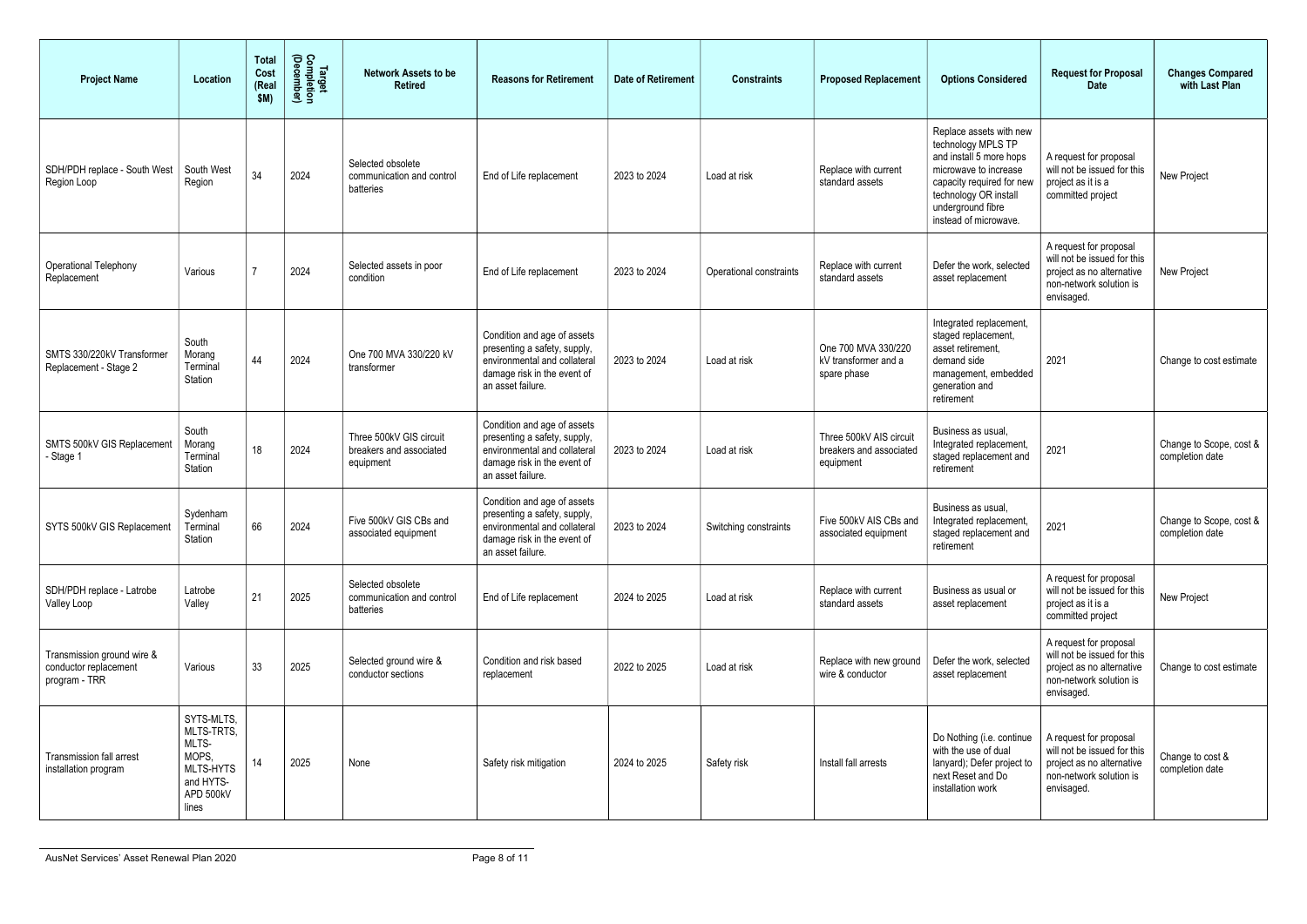| <b>Project Name</b>                                                                         | Location                                                                                                                                        | <b>Total</b><br>Cost<br>(Real<br>\$M) | Target<br>Completion<br>(December) | <b>Network Assets to be</b><br><b>Retired</b>                         | <b>Reasons for Retirement</b>                                                                                                                   | <b>Date of Retirement</b> | <b>Constraints</b> | <b>Proposed Replacement</b>                                                | <b>Options Considered</b>                                     | <b>Request for Proposal</b><br><b>Date</b>                                                                                  | <b>Changes Compared</b><br>with Last Plan  |
|---------------------------------------------------------------------------------------------|-------------------------------------------------------------------------------------------------------------------------------------------------|---------------------------------------|------------------------------------|-----------------------------------------------------------------------|-------------------------------------------------------------------------------------------------------------------------------------------------|---------------------------|--------------------|----------------------------------------------------------------------------|---------------------------------------------------------------|-----------------------------------------------------------------------------------------------------------------------------|--------------------------------------------|
| Reactive plant 66 and 220kV<br><b>Circuit Breakers replacements</b>                         | KTS, ROTS,<br>FBTS, MLTS,<br><b>TTS</b>                                                                                                         |                                       | 2025                               | Selected reactive plant circuit<br>breakers                           | Condition and risk based<br>replacement                                                                                                         | 2024 to 2025              | Voltage control    | New circuit breakers                                                       | Defer the work, selected<br>asset replacement                 | A request for proposal<br>will not be issued for this<br>project as no alternative<br>non-network solution is<br>envisaged. | New project                                |
| SDH/PDH replace - North East<br>Region                                                      | North East<br>Region                                                                                                                            | 10 <sup>1</sup>                       | 2026                               | Selected obsolete<br>communication and control<br>batteries           | End of Life replacement                                                                                                                         | 2025 to 2026              | Load at risk       | Replace with current<br>standard assets                                    | Business as usual or<br>asset replacement                     | A request for proposal<br>will not be issued for this<br>project as it is a<br>committed project                            | New Project                                |
| Transmission 330kV and 500kV<br>line conductor and ground-wire<br>replacement program - TRR | LYPS-HWTS,<br>HWTS-<br>CBTS,<br>SMTS-SYTS<br>and HWTS-<br>ROTS,<br>SMTS-SYTS,<br>SYTS-KTS,<br>SYTS-MLTS,<br>MSS-DDTS<br>330KV and<br>500kV line |                                       | 2027                               | Selected ground wire &<br>conductor sections                          | Condition and age of assets<br>presenting a safety, supply,<br>environmental and collateral<br>damage risk in the event of<br>an asset failure. | 2025 to 2027              | Load at risk       | Replace with new ground<br>wire & conductor<br>sections                    | Business as usual, Defer<br>the work and asset<br>replacement | A request for proposal<br>will not be issued for this<br>project as no alternative<br>non-network solution is<br>envisaged. | Change in scope and<br>cost                |
| <b>Power Transformer Bushing</b><br>replacements                                            | Various                                                                                                                                         | 7.5                                   | 2027                               | Selected poor condition<br>bushings of existing power<br>transformers | Condition and risk based<br>replacement                                                                                                         | 2024 to 2027              | Load at risk       | New bushings                                                               | Business as usual, defer<br>bushing replacement               | A request for proposal<br>will not be issued for this<br>project as no alternative<br>non-network solution is<br>envisaged. | New project                                |
| DC Supply Upgrade Stage 4                                                                   | ATS, BETS,<br>DDTS, EPS,<br>FVTS,<br>GNTS, HOTS                                                                                                 | 8                                     | 2027                               | Selected DC supply assets                                             | Replacement of obsolete<br>systems. Compliance                                                                                                  | 2024 to 2027              | Load at risk       | Replace obsolete<br>secondary assets with<br>current standard<br>equipment | Integrated replacement<br>and staged replacement              | A request for proposal<br>will not be issued for this<br>project as no alternative<br>non-network solution is<br>envisaged. | New project                                |
| Instrument Transformer<br>replacements                                                      | Various                                                                                                                                         | 9                                     | 2027                               | Selected CVTs and VTs                                                 | Condition and risk based<br>replacement                                                                                                         | 2026 to 2027              | Load at risk       | New CVTs and VTs                                                           | Integrated replacement<br>and staged replacement              | A request for proposal<br>will not be issued for this<br>project as no alternative<br>non-network solution is<br>envisaged. | New project                                |
| Transmission line insulator<br>replacement program                                          | MLTS-<br>TRTS1,<br>MLTS-<br>MOPS2,<br>MOPS-<br>HYTS2,<br>TRTS-<br>HYTS1,<br>HYTS-APD 1<br>& 2 500kV<br>lines; HYTS-<br>SESS 275kV<br>line       | 23                                    | 2027                               | Selected insulators                                                   | Condition and age of assets<br>presenting a safety, supply,<br>environmental and collateral<br>damage risk in the event of<br>an asset failure. | 2024 to 2027              | Load at risk       | New insulators                                                             | Business as usual, Defer<br>the work and asset<br>replacement | A request for proposal<br>will not be issued for this<br>project as no alternative<br>non-network solution is<br>envisaged. | Change to Scope, cost &<br>completion date |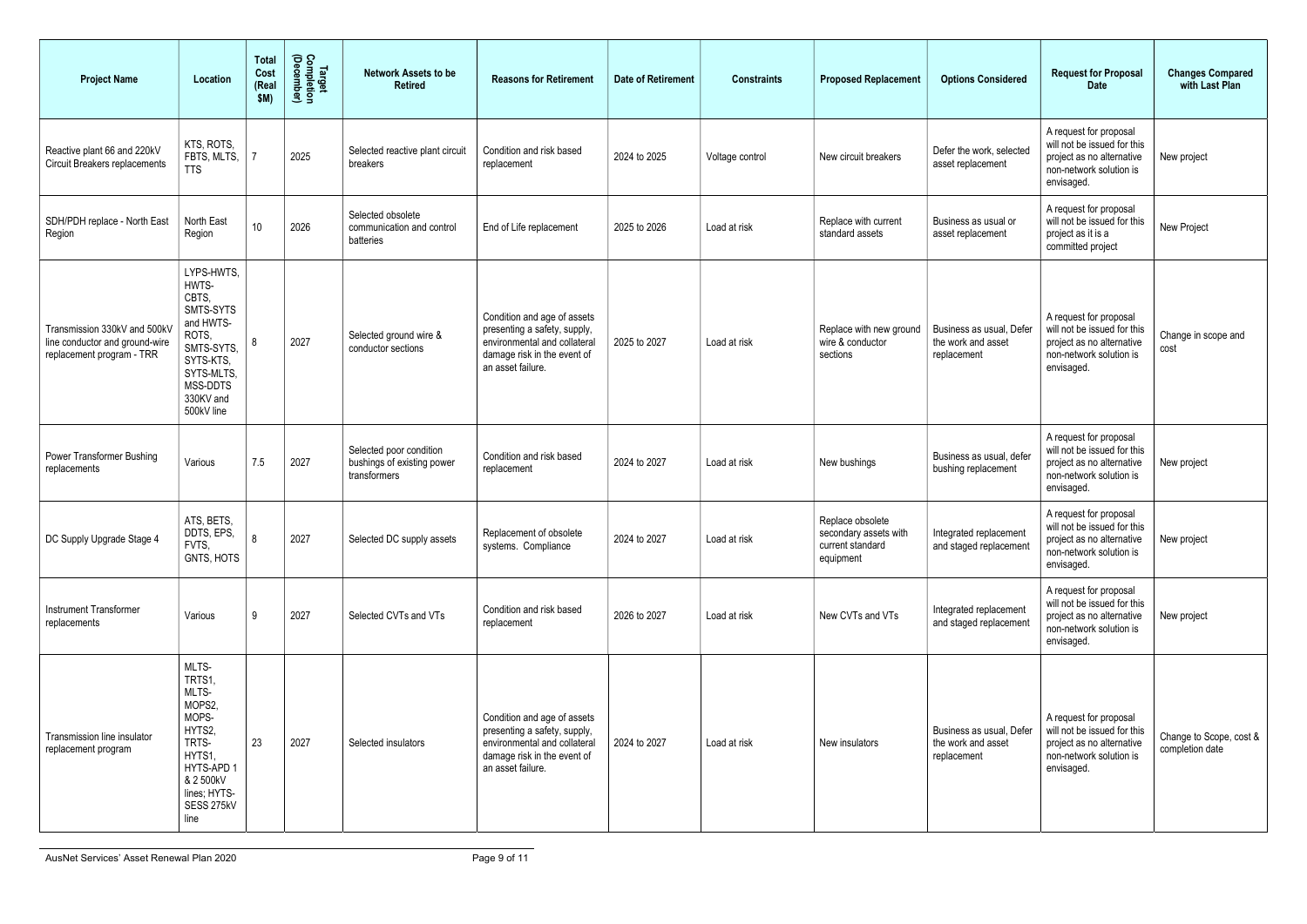| <b>Project Name</b>                                               | Location                                                                              | <b>Total</b><br>Cost<br>(Real<br>\$M) | Target<br>Completion<br>(December) | <b>Network Assets to be</b><br><b>Retired</b>               | <b>Reasons for Retirement</b>                                                                                                                   | <b>Date of Retirement</b> | <b>Constraints</b>                   | <b>Proposed Replacement</b>             | <b>Options Considered</b>                                      | <b>Request for Proposal</b><br><b>Date</b>                                                                                  | <b>Changes Compared</b><br>with Last Plan |
|-------------------------------------------------------------------|---------------------------------------------------------------------------------------|---------------------------------------|------------------------------------|-------------------------------------------------------------|-------------------------------------------------------------------------------------------------------------------------------------------------|---------------------------|--------------------------------------|-----------------------------------------|----------------------------------------------------------------|-----------------------------------------------------------------------------------------------------------------------------|-------------------------------------------|
| ADSS replacement program                                          | Various                                                                               | 8                                     | 2027                               | Selected obsolete<br>communication and control<br>batteries | End of Life replacement                                                                                                                         | 2026 to 2027              | Load at risk                         | Replace with current<br>standard assets | Business as usual or<br>asset replacement                      | A request for proposal<br>will not be issued for this<br>project as it is a<br>committed project                            | New Project                               |
| Comms Batteries replacement<br>program                            | Various                                                                               |                                       | 2027                               | Selected obsolete<br>communication and control<br>batteries | End of Life replacement                                                                                                                         | 2026 to 2027              | Load at risk                         | Replace with current<br>standard assets | Business as usual or<br>asset replacement                      | A request for proposal<br>will not be issued for this<br>project as it is a<br>committed project                            | New project                               |
| Radio Links replacement<br>program                                | Various                                                                               | 16                                    | 2028                               | Selected radio links                                        | End of Life replacement                                                                                                                         | 2027 to 2028              | Switching constraints                | Replace with current<br>standard assets | Business as usual, Defer<br>the work and asset<br>replacement  | A request for proposal<br>will not be issued for this<br>project as it is a<br>committed project                            | New project                               |
| Replace BETS-KGTS 220 kV<br>transmission line                     | <b>BETS-KGTS</b>                                                                      | 204                                   | 2028                               | Replace BETS-KGTS 220 kV<br>transmission line               | Condition and age of assets<br>presenting a safety, supply,<br>environmental and collateral<br>damage risk in the event of<br>an asset failure. | 2025 to 2028              | Load at risk                         | New transmission line                   | Business as usual, Defer<br>the work and asset<br>replacement  | 2024                                                                                                                        | No change                                 |
| SDH/PDH replace - Metro<br>Region phase 1 and 2                   | Metro Region                                                                          | 27                                    | 2029                               | Selected obsolete<br>communication and control<br>batteries | End of Life replacement                                                                                                                         | 2026 to 2028              | Load at risk                         | Replace with current<br>standard assets | Business as usual or<br>asset replacement                      | A request for proposal<br>will not be issued for this<br>project as it is a<br>committed project                            | New Project                               |
| LYPS and HWTS 500kV Circuit<br><b>Breaker Replacement Stage 2</b> | Loy Yang<br>Power<br>Station<br>Switchyard<br>and<br>Hazelwood<br>Terminal<br>Station | 84                                    | 2029                               | Fourteen 500kV circuit<br>breakers                          | Condition and age of assets<br>presenting a safety, supply,<br>environmental and collateral<br>damage risk in the event of<br>an asset failure. | 2027 to 2029              | Switching/ generation<br>constraints | Fourteen 500kV circuit<br>breakers      | Integrated replacement<br>staged replacement and<br>retirement | A request for proposal<br>will not be issued for this<br>project as no alternative<br>non-network solution is<br>envisaged. | Change to cost &<br>completion date       |